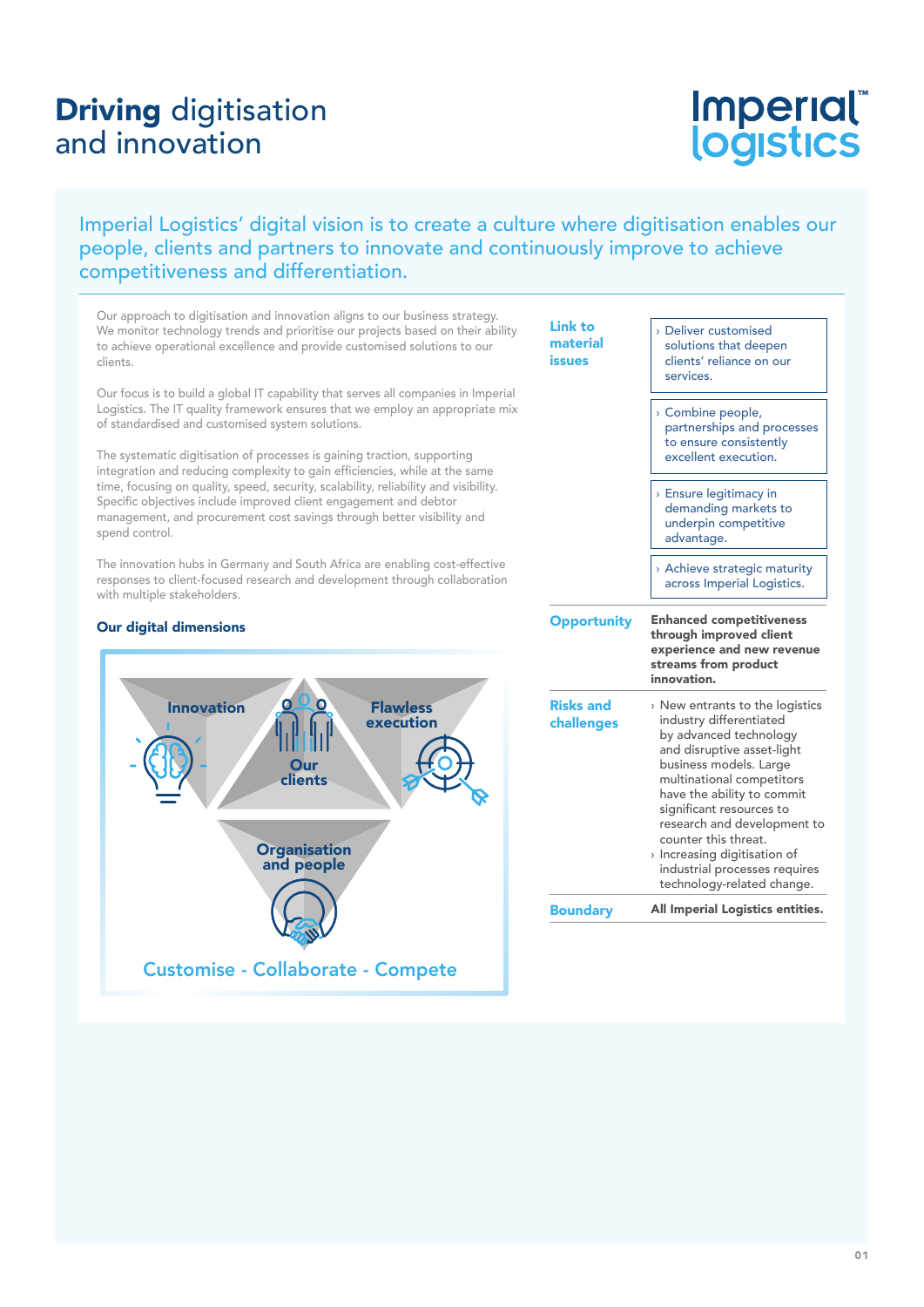# **Driving digitisation** and innovation – continued

# Imperial®<br>logistics

#### Areas of focus

#### Deliver flawless execution **Priorities** › Employ a pragmatic approach to digitisation and innovation. › Enable competitive differentiation through customised client-focused innovation and systematic digitisation. › Understand and apply appropriate digitisation trends to compete effectively with technology-enabled entrants to the logistics industry and large global competitors. Support employees (organisation and people) **Priorities** › Increase our attractiveness as an employer for talented individuals. › Educate employees to develop and maintain a competitive and innovative workforce. › Improve the digital and physical working environment to enable employees to perform at their best. Drive innovation **Priorities** › Improve Imperial Logistics' image as an innovative and dynamic logistics company. › Implement structures to consistently collect, evaluate and develop employee ideas. › Screen and embrace new and disruptive digital technologies to generate new business models and additional revenue. Top five digitisation and innovation projects

| <b>Supply chain</b><br>control tower<br>(implementation<br>in progress) | $\blacktriangleright$ | Deliver specific high-potential supply chain control<br>tower opportunities on the existing One Network<br>platform (see <i>understanding the opportunities</i><br>associated with supply chain control towers).                           | <b>Value contribution</b><br>> Improving visibility, execution and planning<br>across multi-stakeholder supply chains.<br>> Creating a disruptive differentiator globally.                                                                         |
|-------------------------------------------------------------------------|-----------------------|--------------------------------------------------------------------------------------------------------------------------------------------------------------------------------------------------------------------------------------------|----------------------------------------------------------------------------------------------------------------------------------------------------------------------------------------------------------------------------------------------------|
| <b>Blockchain</b><br>(first proof of<br>concept<br>completed)           |                       | Provides a platform for logistics services to enable<br>fast, secure and highly automated logistics<br>processes without human interaction (see<br>encouraging digital collaboration).                                                     | <b>Value contribution</b><br>> The potential to fully automate logistics<br>processes, including those related to<br>quality of goods, handling and invoicing.<br>> Full transparency and data security.                                           |
| <b>Serialisation</b><br>of products<br>(delivery: early<br>2019)        |                       | Implement an end-to-end chain of custody for<br>serialised items, integrated into various other<br>systems in the supply chain (see <i>using education</i><br>and technology to drive access to affordable,<br>quality-assured medicines). | <b>Value contribution</b><br>> Enabling detailed track and trace ability on<br>high-value items up and down the supply<br>chain.<br>> Combating counterfeiting, diversion and<br>other illegal activity.                                           |
| <b>ShareHouse</b><br><i>(commercialisation)</i><br>in progress)         | $\blacktriangleright$ | Platform to connect providers and customers<br>of available warehouse space and standardised<br>value-added services (see introducing a<br>marketplace for warehousing space).                                                             | <b>Value contribution</b><br>> Asserting Imperial Logistics' position as a<br>logistics disrupter.<br>> Creating transparency around warehouse<br>space and increasing the use of<br>warehouses.                                                   |
| <b>Mobile</b><br>solutions<br>(delivery: early<br>2019)                 |                       | Provide a mobile solution for transport<br>management (activity execution and digital proof of<br>delivery and administration process) to improve<br>visibility and speed up order-to-cash cycles.                                         | <b>Value contribution</b><br>> Efficiencies and improved cash flow.<br>> Improving visibility of transport execution<br>and speed and accuracy of proof of<br>delivery.<br>> Improved service by reducing debtors time<br>and improving cash flow. |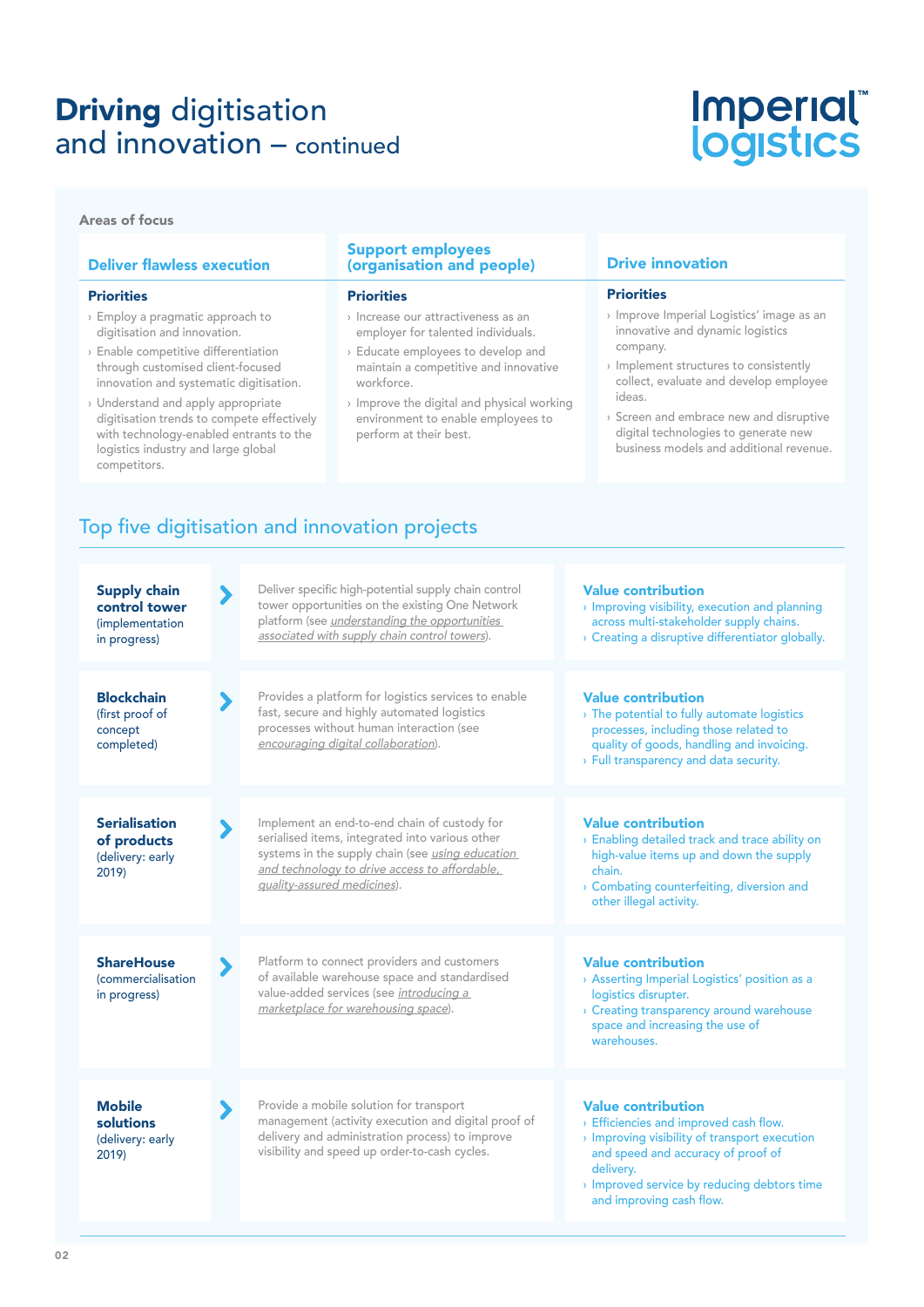## Driving digitisation and innovation – continued

# Imperial®<br>logistics

#### Opening a new supply chain innovation laboratory in Cape Town

During the reporting year, we opened a supply chain innovation lab in Cape Town to complement the innovation lab in Berlin. The complex supports an open innovation approach and enables our IT experts to work with logistics experts, IT specialists and IT students to develop, test and implement structured solutions tailored to individual client requirements.

Both Imperial Logistics supply chain labs host digitisation workshops and training courses to consolidate digital skills. During these interventions, problems are solved, solutions conceptualised and initial prototypes programmed in five-day creathons or 'design sprints'.

Another approach is minimal viable products (MVP) where the first version of the solution provides only the most essential functions. The solution is then enhanced based on the learnings from users or clients. An example of an MVP recently developed is a business intelligence tool that analyses the profitability of contracts. After just six weeks of development, the product was presented to the Imperial Logistics board of directors, which provided valuable insight into what needed to be adjusted. The tool is now being introduced to all Imperial Logistics companies.

## Introducing a marketplace for warehousing space

ShareHouse, an independent start-up in Germany, was developed by the Imperial Logistics supply chain lab in Berlin, together with our clients, to address warehousing space. Launched early in 2018, the new web-based marketing platform assists primarily small and medium-sized warehouse operators to digitally market their free warehouse space among a large number of interested parties.

Manufacturers and distributors, and particularly e-commerce (online) retailers, need to access extra storage facilities at short notice to meet their seasonal sales fluctuations. In the past, it was difficult for these organisations to access information on available storage space, price and possible value-added services. ShareHouse (the Airbnb of warehousing) provides a platform for warehouse operators, and producers and retailers to connect and rapidly arrange storage agreements. The platform enables warehouse operators to increase the use and profitability of their property. It costs nothing to market warehouse space and ShareHouse charges the operator an agency fee of 10% of the value of the contract once an agreement has been signed. ShareHouse also offers certain insurance services.

We aim to continually expand ShareHouse's offering and will soon provide operators with certain functions associated with a digital warehouse management system, including access to key performance indicators, including utilisation levels, picks and turnover. Going forward, the platform will also provide additional services, including digital document administration, customs clearance and transportation and consignment tracking, among other things.

### Understanding the opportunities associated with supply chain control towers

#### As global supply chains become increasingly complex there is a growing need for centralised control, planning and execution of supply chain activities across all supply chain partners.

The advancement of cloud-based technology that can make sense of big data has made the concept of a control tower that provides end-to-end visibility, process orchestration and deep analytical capability, a reality. Supply chain control towers (SCCTs) act as central hubs that capture and use supply chain data to provide a bird's eye view of multiple operations across different transport modes, regions and activities. The platform receives status information from asset owners, suppliers and clients, enabling timeous, informed decisions and the ability to solve immediate requirements as they arise. It also supports longer-term strategies to continuously improve.

While we are already leveraging this technology to drive client competitiveness, we have identified the need for a more formalised understanding of the potential opportunities associated with SCCTs, particularly around enhancing client relationships. Late in 2017, we created a working group to investigate and advance the use of this sophisticated solution. The working group consists of 20 participants from seven different countries, representing 12 Imperial Logistics operations. We expect to complete the SCCT implementation roadmap in 2019.

### Encouraging digital collaboration

During 2018, we became a founding member of a new industrial initiative which aims to build a cross-company transaction protocol bringing automation and new business models to the supply chain. The D+ Supply Chain Protocol represents a new form of collaboration, providing the infrastructure for a digital agreement procedure between several independent parties in the supply chain. An initial pilot project is already underway.

The protocol employs blockchain, the internet of things and artificial intelligence. The blockchain technology guarantees that the data cannot be changed and is comprehensible to the parties involved. As a result, the contracting process, tracking consignment and conditional settlement, including payments and claims management, can be automatically handled without an intermediary. This contrasts with earlier approaches in Web 2.0, where a central authority sends the data and activates the transactions. Participants in the pilot project say that they are benefiting from efficiencies gained as a result of less time required to process documents manually.